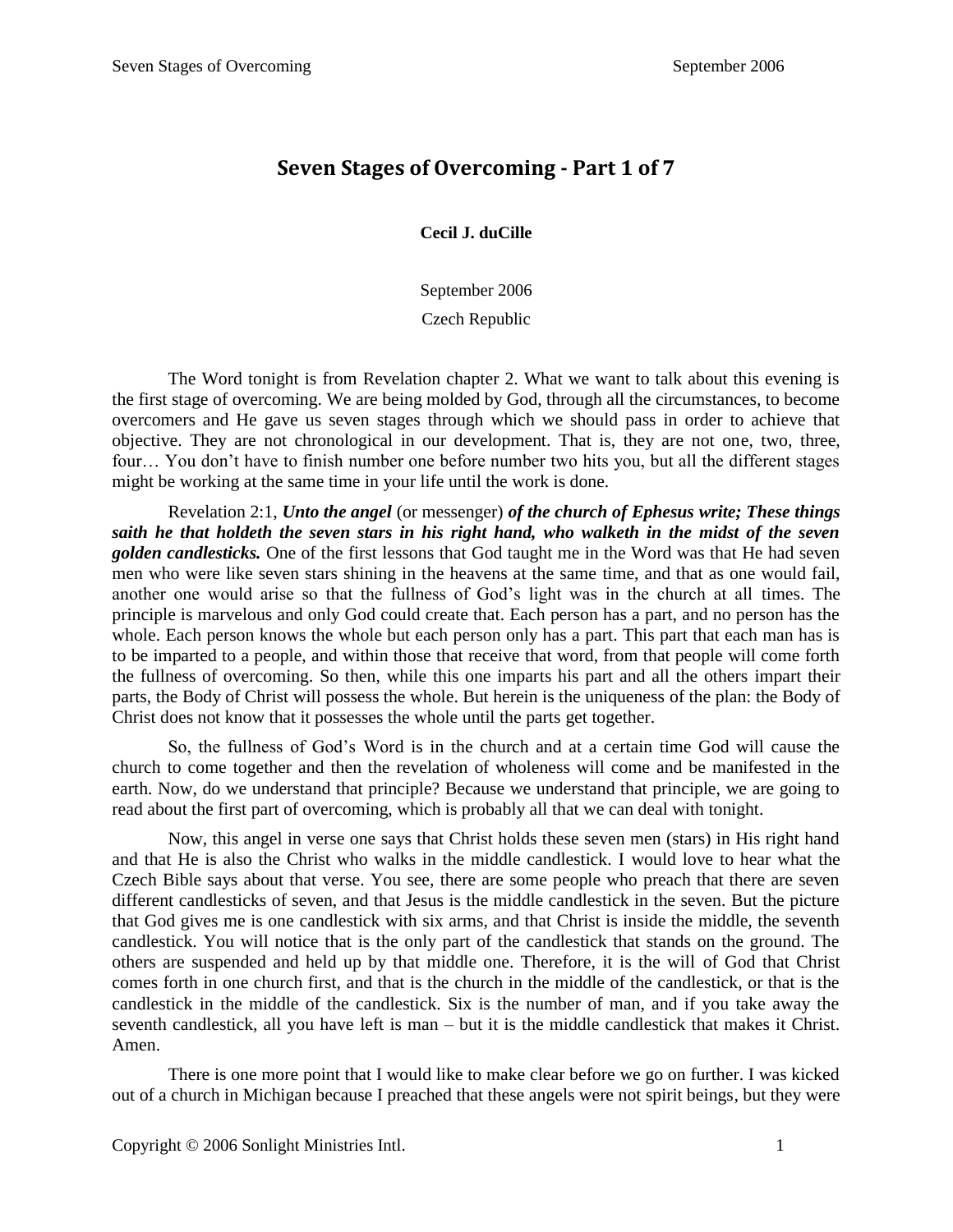human beings. I'm sure that you won't kick me out tonight if you will listen to what I am saying. God could not say to a being that was an angel, "I know thy works; thou hast left thy first love." GOD WAS SPEAKING TO A HUMAN BEING and He called him the angel of the church of Ephesus.

Revelation 2:2, *I know thy works, and thy labour, and thy patience, and how thou canst not bear them which are evil: and thou hast tried them which say they are apostles, and are not, and hast found them liars:* Now, could we say that this could apply to us? This morning, as our sister brought this book from this American brother who calls himself a prophet, we began to tell her a little bit that he is a false prophet because we know him personally. He has come against the Word that God has given us, so we know that he is a false prophet. He has been in fellowship with brothers who are "great" prophets, and all of them have been proven to be homosexuals and adulterers and everything else. Their doctrine has been proven to be a doctrine of ultimate reconciliation, a doctrine that says that God is going to save everybody and even the devil is going to be saved. I personally don't want to go into any heaven where the devil is, but this is what they preach.

"Because you have tried them," the Bible says, "the reason you are here is because you have found them liars." In this world that we are in, there are many, many apostles. An apostle, a true apostle, is called of God, trained of God, and sent of God. False apostles are men who were originally called of God. Many of them have been partially trained by God. But NONE of them have been sent by God. The Word of God says that salvation cometh by hearing, but you cannot hear God unless you hear the Word of God. So that hearing comes by the Word of God, but the question was asked in the Word of God, "How can they hear except they have a preacher?" (Romans 10:14-17). How could you hear without a preacher? The type of Christian that you are is on account of the type of preacher you heard. The question was then asked, "How could they preach unless they were sent?" Any preacher that you want to prove whether he is of God or not, ask him one question: "Who sent you?" If he can answer who sent him, if he says that God sent him, then you have to find out from him, "*How* did God send you?" Somebody said he had a dream, but when God sends you, it is not a dream. You KNOW you are sent. However, not everyone who is sent is an apostle, for the word *apostle*, although it means "one who is sent," the one who is sent has to reach a certain degree in God before God sends them as an apostle. So, we understand that it is not every servant who is an apostle – for a servant is also sent.

The word *apostle* in the Word of God has a three fold meaning, and it means "one who is appointed, anointed, and sent." In the Word of God, in the illustration of the tabernacle, there are five bars that hold the tabernacle together. A total of five bars hold the thing together, all of which are symbolic in their meaning and pertain to your body, which is the temple of God. If the tabernacle has its symbolic meaning and your body is the temple of the living God, then every temple (body) has the Word of God written in it in symbol. So in your body, the great servant, are two hands, and the (right) five fingers represent the ministry, or the servant of the body. The other five fingers (left) represent the work of the helpers to each of the other fingers. So, if I am going to lift a weight, and I take one hand, I might have a certain amount of power, but when two hands go, the power is multiplied. If I am going to lift a weight and I leave off using this thumb, which is the apostolic finger, and I shut this (right thumb) off, my hand is hardly any use to do anything. So what this natural illustration means is that every group, every church, every body must have an apostolic guidance as illustrated by the middle bar in the tabernacle. You see, when the middle bar comes in behind you, you all stand in a perfectly straight line. Take out the middle bar and some would be leaning right and some would be leaning left and some would be leaning forward and some would be leaning backwards. But to keep the tabernacle straight, God has a bar that each one is held by in the back and that bar is the apostle.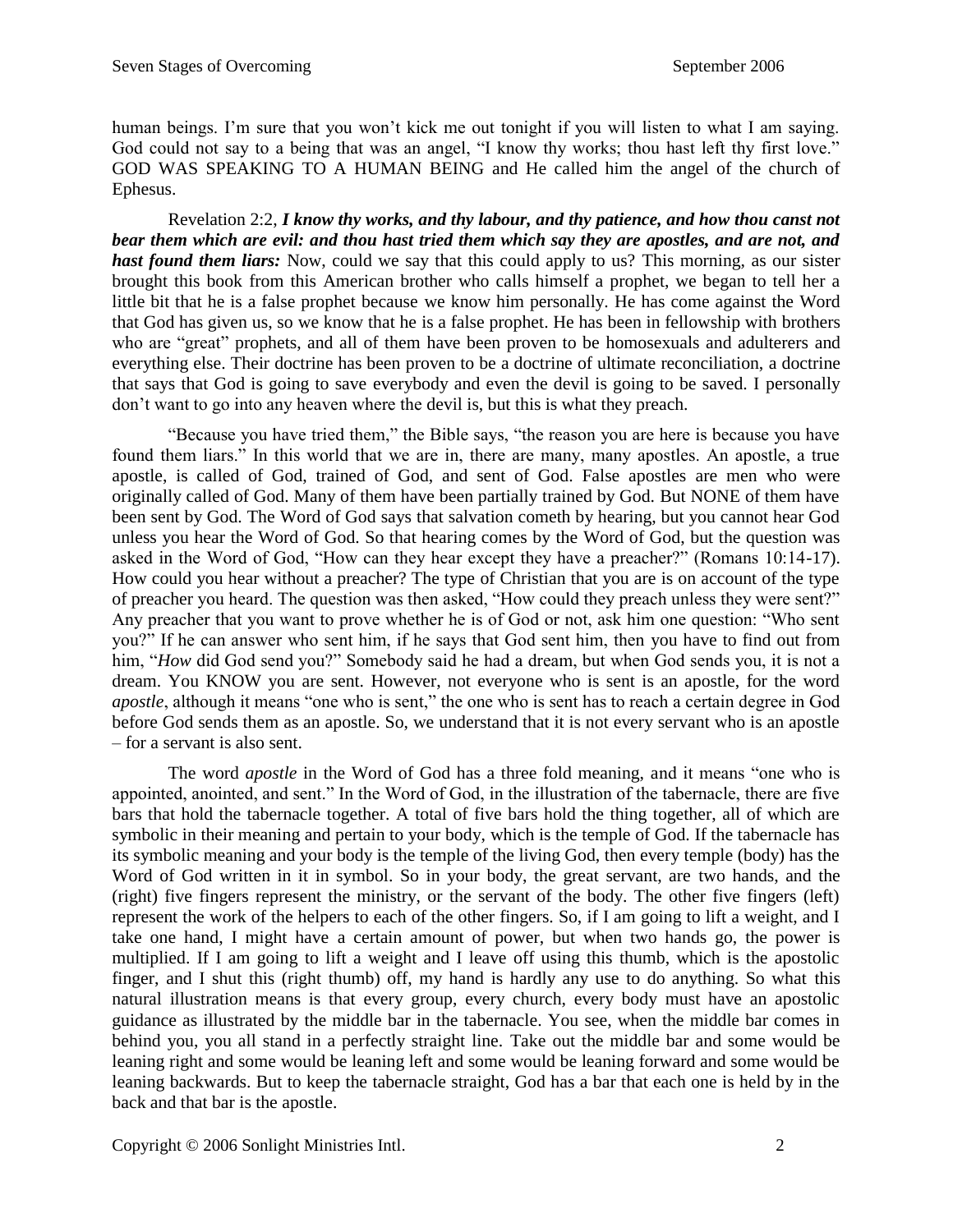This top left bar is the prophet. A prophet cannot direct the church. Your life cannot be directed by prophecy. The Lord has set in the church the apostolic ministry to show the direct way to go.

You have here evangelist, you have here shepherd, and you have here teacher. So you have five ministries that must manifest in the Church. Now, the prophetic ministry produces a prophet, but it is not everybody who prophesies that is a prophet, for the whole body prophesies, and it is God's will that the whole body will become prophet, apostle, everything, and these bars be done away with.

These are the boards, and the boards represent the Christians. What ties the church to the apostolic ministry, or to any ministry, are the golden rings. A ring represents marriage. So the Body is married to the ministry by golden rings that hold the bar in its place. But the blessed part about the ministry and the rings and the board is that *none of these ministries* has the power to hold the church. The church has the golden ring - in other words, the gold is on the board and the golden rings hold the bar and the bar holds the boards.

Now, if you can understand the principle that God has put there, when He was sending me out, He said, "Never own a church." You hear some ministers say, "My Church." "Never own a church," but the church owns the ministry. In other words, as I stand before you here, maybe I represent the most prolific church builder you have ever seen. We used to build something like four churches every month, both of us. We would travel from place to place. I was telling them today how we went into a place - sometimes it doesn't take more than two messages to build a church. God would bring people crawling on their knees; a whole congregation would be saved in one night. BUT WE NEVER OWNED ONE. Now, when God says *apostle*, He is talking about someone who He trained, sent, and continues to be with in a ministry to lift up the church. The apostle cannot own the church. He cannot get rich off of the church. He cannot take up the offering. He cannot do anything but give the Word of God if he is a true apostle.

God is saying that in order to be an overcomer, you have to know who and what is the apostolic ministry that you are following. Sometimes you only discern this through maybe reading a book. That is why it is so dangerous to read books that mix the gospel that you are receiving. Most of the books you have been reading, you can ask me about them, for very often I know the people very personally.

One day, I was going on with a certain brother - some of you have his books. I was taking him to Bloomington, Illinois, which is next to where the church is now. We had a very large gathering of the church there in Illinois. He was the one that was going to bring the word to us that evening. We were on our way to the meeting and he was driving the car, I believe, and I was sitting beside him. Suddenly, it hit me. I said to him, "How could a man preach a thing like this?" I did not know that I was talking to him. I thought that I was talking to him about somebody else that was preaching this wretched doctrine. He was very quiet as I explained the Word of God and how could he do this and why he couldn't do that and the good and the bad of what he was preaching. The brother went with me to the meeting and he gave a beautiful word, and it blessed all the people. Then, one day, he wrote an article in one of his papers and he told of the incident of riding with me and how God corrected him and changed him from preaching ultimate reconciliation, for that was what he was going to preach.

After he did that, he got together with some of his fellow reconciliationists, and he repented of his repentance. He said that I convinced him against his will. So, some of the books that he is sending out to you people are still ultimate reconciliation. GOD ONLY HAS ONE DOCTRINE! There is no way that you could say either, "Well, it could be this," or, "It could be that"! God's *word is a lamp unto my feet, and a light unto my path* (Psalms 119:105). God sends light so that ALL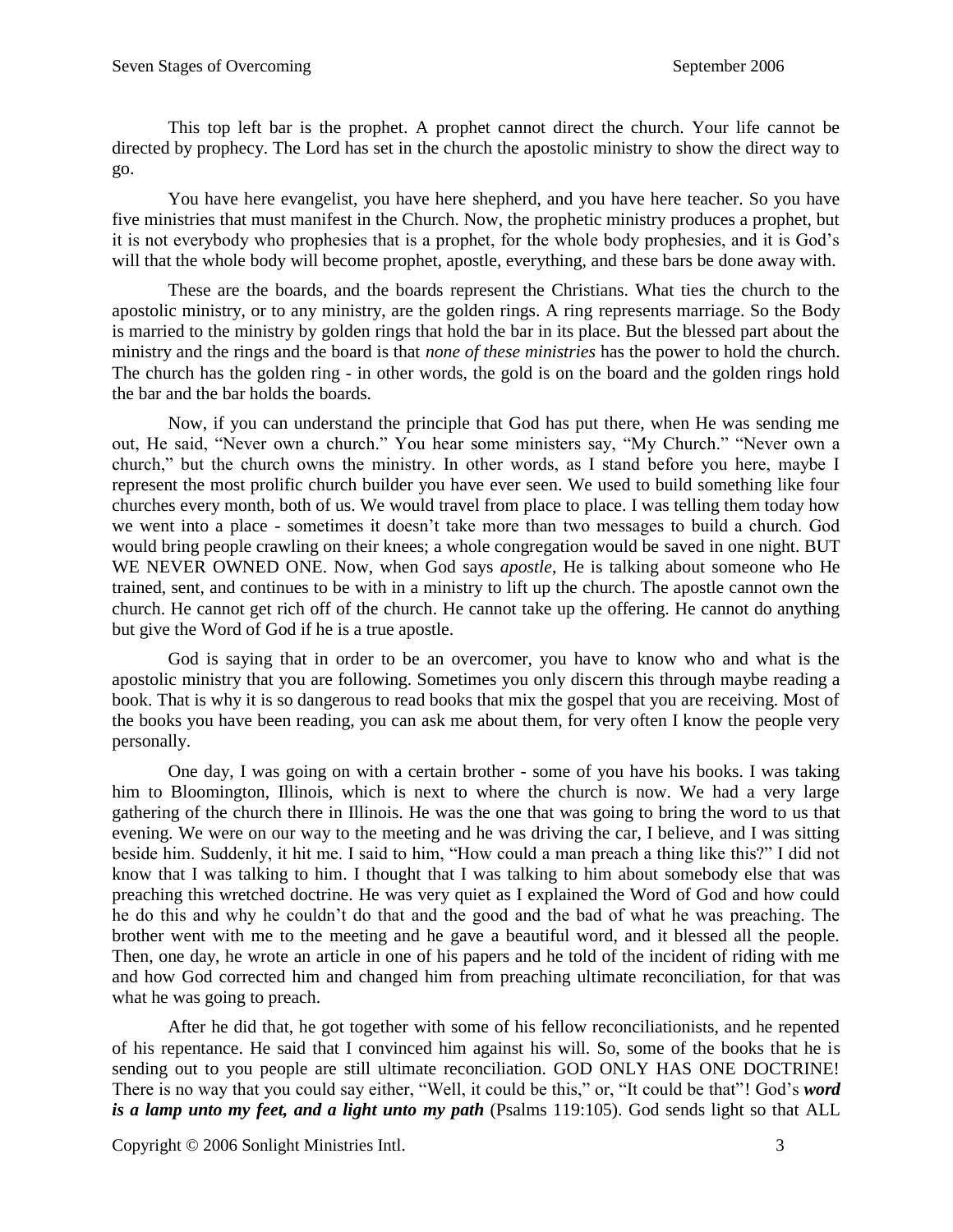men might be enlightened. The sun in the morning shines from an angle way down low. The angle and the strength of the light changes as the day progresses, but it STILL is the light of God. Now therefore, know the apostle. It is the God in you that will discern the God in those whom God has sent. Hallelujah! Your soul becomes satisfied by the energy of the life of God, which comes from the Son of God. Don't settle for less. Amen. If you don't get the right type of food, you will not have the right type of energy.

He says to the church in Revelation, therefore, "You have found them liars." Through all the mass of information that is coming from the spiritual world, you have sifted out and found the right food to eat. You have rejected the poison, and you have brought the pure Word that gives you Life. YOU HAVE DONE WELL! Amen.

Revelation 2:3, *And hast borne, and hast patience, and for my name's sake hast laboured, and hast not fainted.* Have you borne? Have you had patience? Have you suffered for the Word of God that you have? I remember in Ravno, how ALL the preachers that were Brother Sergei's friends turned against him when he began to believe the Word that God sent to Ravno. For God didn't send the Word to Ravno for him alone, but so that the whole area would be lighted by the light of God. But they turned against him for no reason at all.

I remember one night we went to a church in that city, and after the service, the minister said that he actually rejected the Word because I hit the table. They were sitting down dead, as if they were not hearing anything at all, so I slammed the table to see if I could get them awake. He said the next night when they came for us to preach, "Brother Mark, you come. Don't slam the table. Don't speak in tongues. Don't shout. And we don't want **this** man to be in our church at all." I stayed home, and Mark went.

It means that God is putting in the church the Spirit to discern God in the preachers. "But you have had patience," for many have attacked you as being stupid young people. Amen. Thank God for stupid young people who *LOVE* God, and will walk in truth and righteousness. There is a reason why God has planted the church in the Czech Republic, in Bratislava, in this whole area. This is supposed to be the only hope that Europe will have because God wants you to stand. The hour is coming when everything will go against you. So you need to feed now and put your roots down to God so that when the storms come, they will not move you. You have *borne, and hast patience, and for my name's sake hast laboured, and hast not fainted.* Blessed be God Almighty.

But you have not yet overcome. (chuckle) You have done works, but there is something about works, that unless works produce **LIFE** IN YOU, they are all in vain. Let's go over that a little bit. "I have done great works for God. I have done mighty things for God, but," Paul said, "I have to be careful lest I become a castaway" (I Corinthians 9:27). Since 1947 or 1948 (you have heard about those days), I have been working in the vineyard of God, and I have had the pleasure, and sometimes the displeasure of meeting most of the mighty men of God. How would you like to meet a man who was present when another man's hand was chopped off? He picked up the hand and saying, "in the name of Jesus," pushed the hand back! And both of the man's hands are perfect. If you saw a man do that, tell me how you would feel about that man. "Oohh, he is a man of God!" "A mighty man of God!" Well?

What about if you saw a man mad, totally demented, wild? It took ten men to hold him, to tie him, to restrain him. They brought him in a closed van like a prison and this same man who put the hand on, says, "Open the van. Put me in." They didn't want to do it! They said, "No, brother. Don't do that, brother. You will be torn to pieces. Ten men had to restrain him." But he said, "Open the van, I say." They opened the van and pushed him in and locked it. They didn't hear anything. Presently there was a TAP-TAP-TAP on the door. They opened the van. The two men came out hand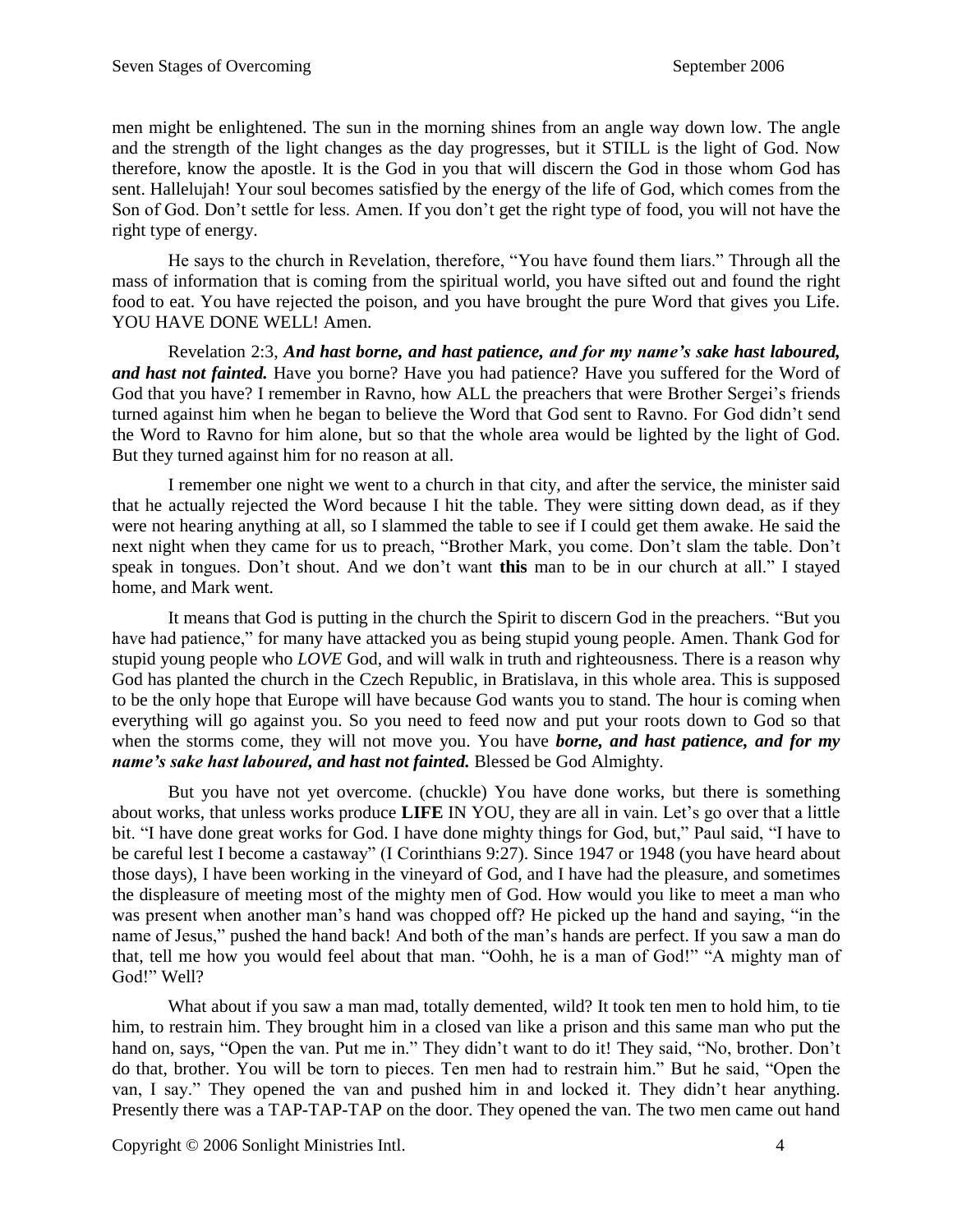in hand, and he was clothed and in his right mind. Wouldn't you say that was a mighty man of God? He was, but guess what? He was doing mighty works because he believed God - *but it never changed him inside*. The same man left the mighty works and hit the bottle, and became an alcoholic while he was doing the mighty works. He died an alcoholic one night after doing some mighty works.

Revelation 2:2, *I know thy works,… 4Nevertheless I have somewhat against thee, because thou hast left thy first love.* He had left his first love and God never left him. He had left his first love, but God did not leave him. In other words, God had tested him, God had tried him, God had carried him through the areas of suffering, and God was making a man - but he refused to be made. Do you know what he did? He built a great place; he called it "Miracle Valley." The sick went there and were healed. Those who were suffering went there and were blessed. He became mighty in works and poor in godliness, so that the love that he had for God was turned away for love of the works. Watch it, brethren! You are in the same road! God is saying to you that your works are good, but that your spiritual quality, or maturity is what God wants. All the works, all that you could do for God means nothing if that work doesn't do something to your humanity. It is the will of God that you should be like Jesus Christ. It is the will of God that you should, one day, be able to put aside the humanity that you are, and become like Christ. Now, I'll tell you something. When God called you, you were not perfect. Tonight you are not perfect. But God is working on you, and if you will allow the Spirit of God to do what He is doing to you… He is killing your father in you, He is killing your mother in you, He is killing your nation in you! In other words, I cannot go and boast, "Ah, I am a black man! I am strong. I am this. I am that. I am the other." I AM NOTHING as far as God is concerned! He wants to make Christ out of you.

A brother was working with me, both of us were working on the things of the Lord, and he got impatient on God one night. He said, "God, You said to me that anything I asked for I would receive. God, I am asking tonight for perfection! Give it to me according to the Word of God. You must give me what I ask for!" God said, "Yes! Yes, you can have it. You can have perfection." He said, "There is only one little problem. You will have to get rid of the imperfection that is in you." You know, it takes God to give an answer like that. "It is yours - *Be ye therefore perfect, even as your Father which is in heaven is perfect*" (Matthew 5:48). Didn't He tell you to do it? Why don't you? Too much of your nationality is in you. Too much of your father is in you. Too much of your mother is in you. You have to begin to reject the humanity of you! Hallelujah! Oh, yes! And that is why God calls us to look at Jesus. We sang a song, the last song,

Lord, You are beautiful.

Lord, You are wonderful.

Lord, you are more than my heart can think of.

When you begin to see Jesus, you will begin to see yourself and as Jesus is exalted in you, you become smaller. So, Sister Maja, the brother that you were talking about there, he comes into the meeting like this, with his chest puffed out, saying, "I AM A PROPHET OF THE LORD!" I couldn't help but laugh. NO prophet of God does that. Amen. We are small - prophet, apostle, *...we are of all men most miserable* (I Corinthians 15:19). You are small and wretched when you stand before God. Hallelujah! "Make me a hired servant, oh God. That is all that I want to be." Praise be to God.

*<sup>4</sup>Nevertheless I have somewhat against thee, because thou hast left thy first love.* How do you leave your first love? You say, "Oh, but God, I love You." "Yes, you love Me second-class. I gave you something and you love the thing more than you love Me."

One day, the Spirit of God came to me and said, "Give Me back that gift of healing that I gave you." Do you know why? One day, I was chopping wood to burn and the Spirit of the Lord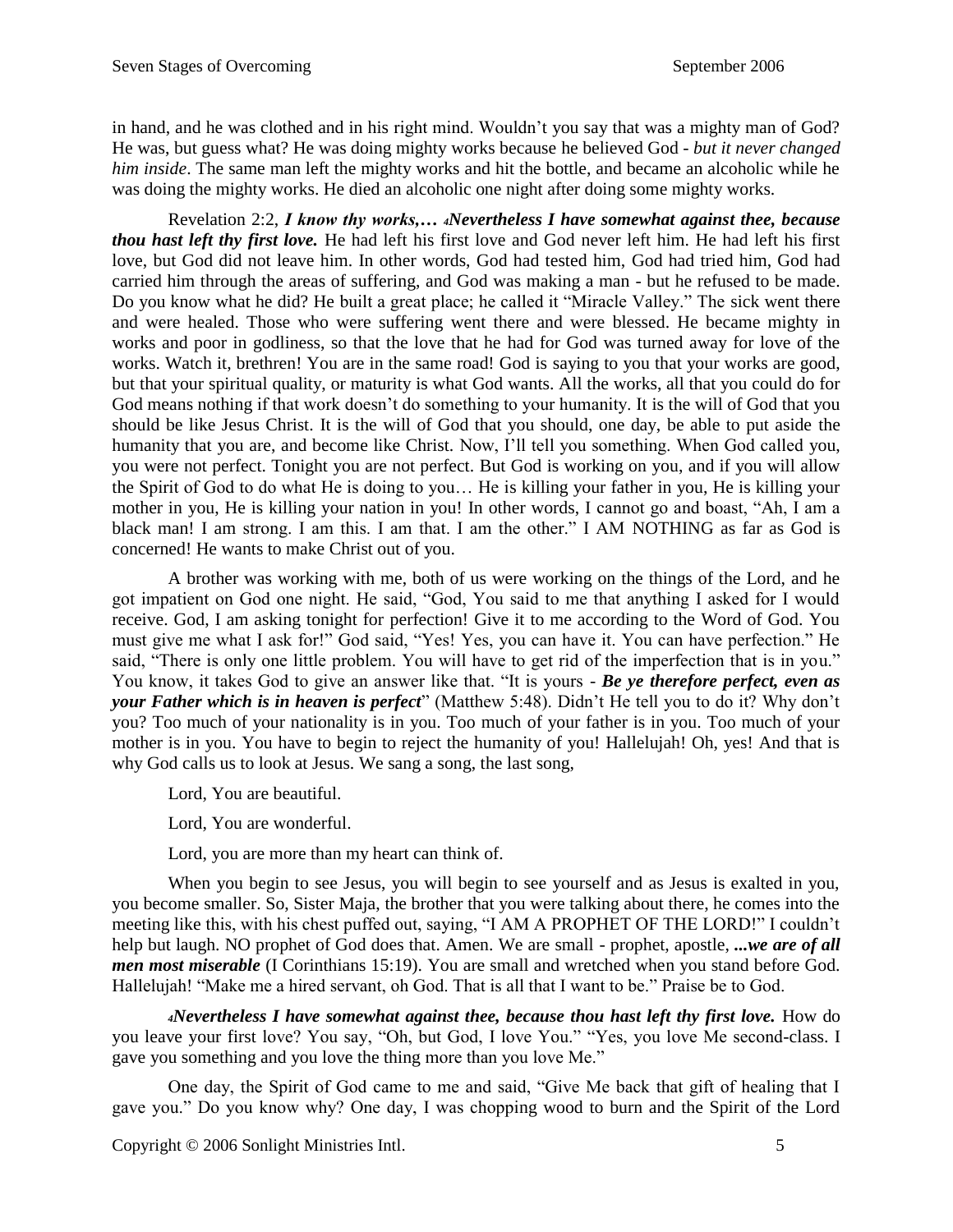came to me and said, "Go and pray for Brother Wilson NOW!" I said, "Yes, Lord, let me just finish chopping this piece of wood." I went down with the ax and the wood came up and slapped me in my forehead. \*\*I SAW STARS!\*\* Man, I jumped out of that hole and ran. It was a small town and I was running up the street and the whole town started running after me to see what was happening. They knew that if I was running up the street that something was happening. I looked behind me and saw these people running after me. I ran through a short-cut to go to Brother Wilson's house. Brother Wilson was smitten by the spirit of madness. His eyes were bulging out of his head. I ran through the crowd that was in the yard and ran into his room, and saw this man staring at me bug-eyed. I put my hands on him and said, "In the name of Jesus!" He just made a great big sigh, like a man who had just come from a far journey, and he said, "Brother duCille, thank you." Hallelujah!

It went on like that. Time after time I would go into a church and I would get up to give a Word and the whole church would fall to the ground and I was talking to the backs of their heads. Everybody was flat down. I was in my house one day and I saw a woman running down the street. She was mad, and they had no cure for her. It was raining and I said to the Lord, "My God, deliver that child." I said, "If You will deliver her, bring her right here into the room." Believe you me, I had a barbed wire fence around the yard. The woman came over the barbed wire fence, because she didn't come back by the road. Suddenly, I heard a knock on my door. I opened the door and the mad woman jumped in before me, dripping with water. I said, "Praise God. You have come." She nodded yes. I said, "Kneel." The first thing you do with a spirit is to take charge. Don't let the spirit manifest before you. "In the name of Jesus, kneel!" She went down on her knees. When she obeyed the Word of God, I knew that she was healed. I laid hands on her and she just thanked me and went home.

So, I became a legend in the little district there. I would be coming along the street and there would be a laboring man coming towards me and He would stop by the way and take off his hat. I was starting to feel that something was going wrong. They were giving me the honor that God should get! It was not good. I had no chance to do anything about it, so God came to me and said, "Give Me back the gift of healing!"

One of the most powerful men that has ever been in the church was a man called William Branham. He was a very humble man and loved God. He wasn't educated, but he did more miracles than anybody else you can think of. He went to Africa and he preached that they were sons of God, and some tribesmen came in and captured him. They took him to their village and they said, "If you are a son of God, we are going to find out today. The son of the chief is dead, and if you are the son of God, you will bring him back to life. If you are deceiving us that you are a son of God, we will kill you." That was a tall order for a preacher, right? So he went in and he prayed, and he laid himself down upon the boy, and the boy sneezed. He came to life. That is the man I am talking about. There are many, many more stories of the power of God working in his life.

One day, he was standing up with Brother Clayt Sonmore. They were standing in a room talking, a knock came on the door, and two men were there to see him. They said, "We have a word from the Lord." He said, "What is it?" The men dropped on their knees and grabbed him by the feet and said, "Thou art the Christ, the Son of the living God." He was so torn up. He threw himself down on the ground and said, "God, kill me." He said, "God, kill me, because the very thing that I hate, that is what has happened to me. The people are now worshipping me instead of God." Well, eventually

God killed him. Yes, eventually God killed him. He got into a car accident, a freak accident. A drunken man just drove right into him. There was no way to get away. In his dying moment, they told him that his wife was in bad shape, also. His son took up his hand and put it on the wife, and he said, "In the name of Jesus," and the wife was healed, but William Branham died.